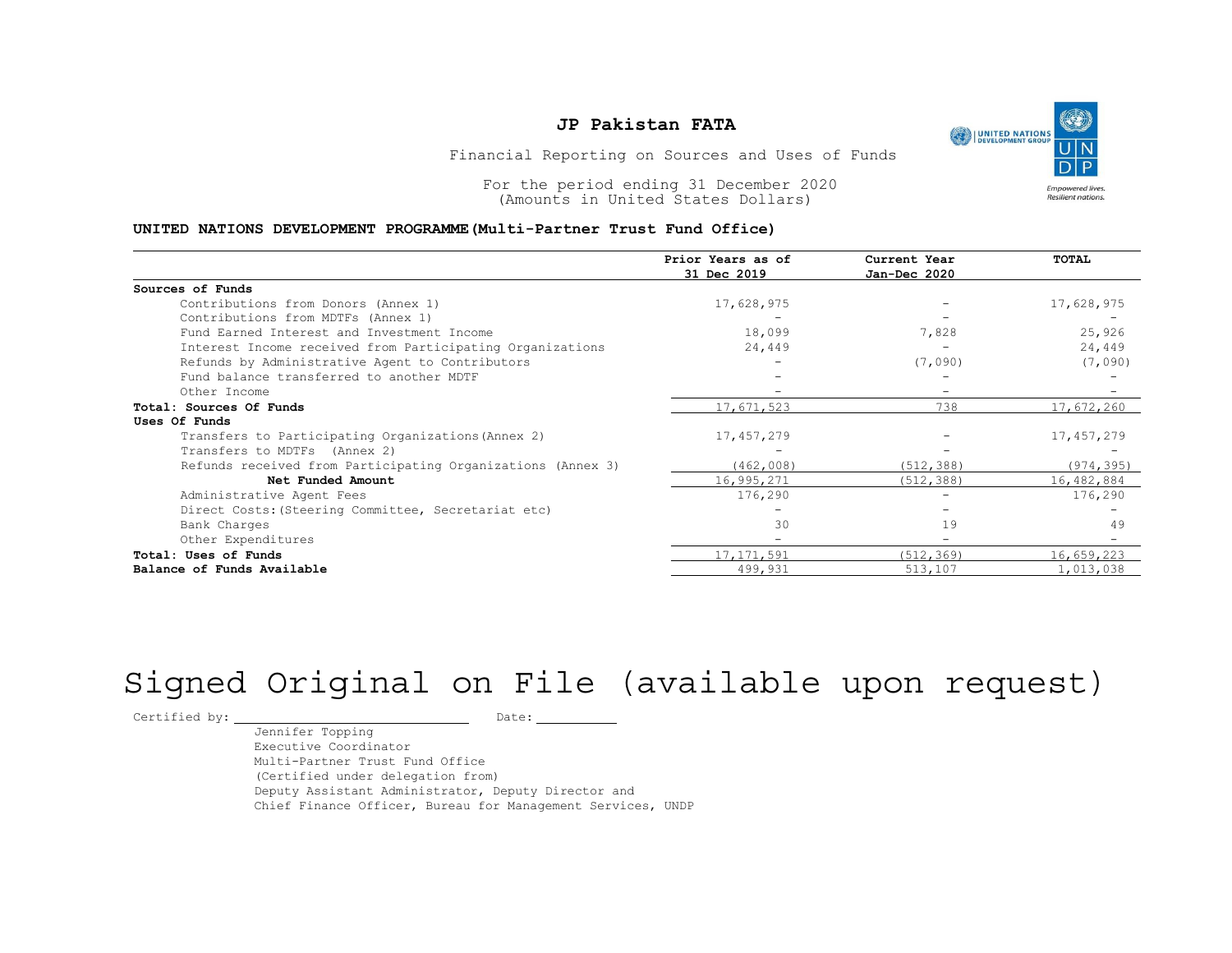

Financial Reporting on Sources and Uses of Funds

For the period ending 31 December 2020<br>
(Amounts in United States Dollars) (amounts in United States Dollars) (Amounts in United States Dollars)

#### UNITED NATIONS DEVELOPMENT PROGRAMME(Multi-Partner Trust Fund Office)

Annex - 1: Contributions

|                                | Prior Years as of | Current Year | TOTAL      |
|--------------------------------|-------------------|--------------|------------|
|                                | 31 Dec 2019       | Jan-Dec 2020 |            |
| From Contributors              |                   |              |            |
| DEPARTMENT FOR INT'L DEVELOPME | 17,628,975        |              | 7,628,975  |
| Total: Contributions           | 17,628,975        |              | 17,628,975 |

## Signed Original on File (available upon request)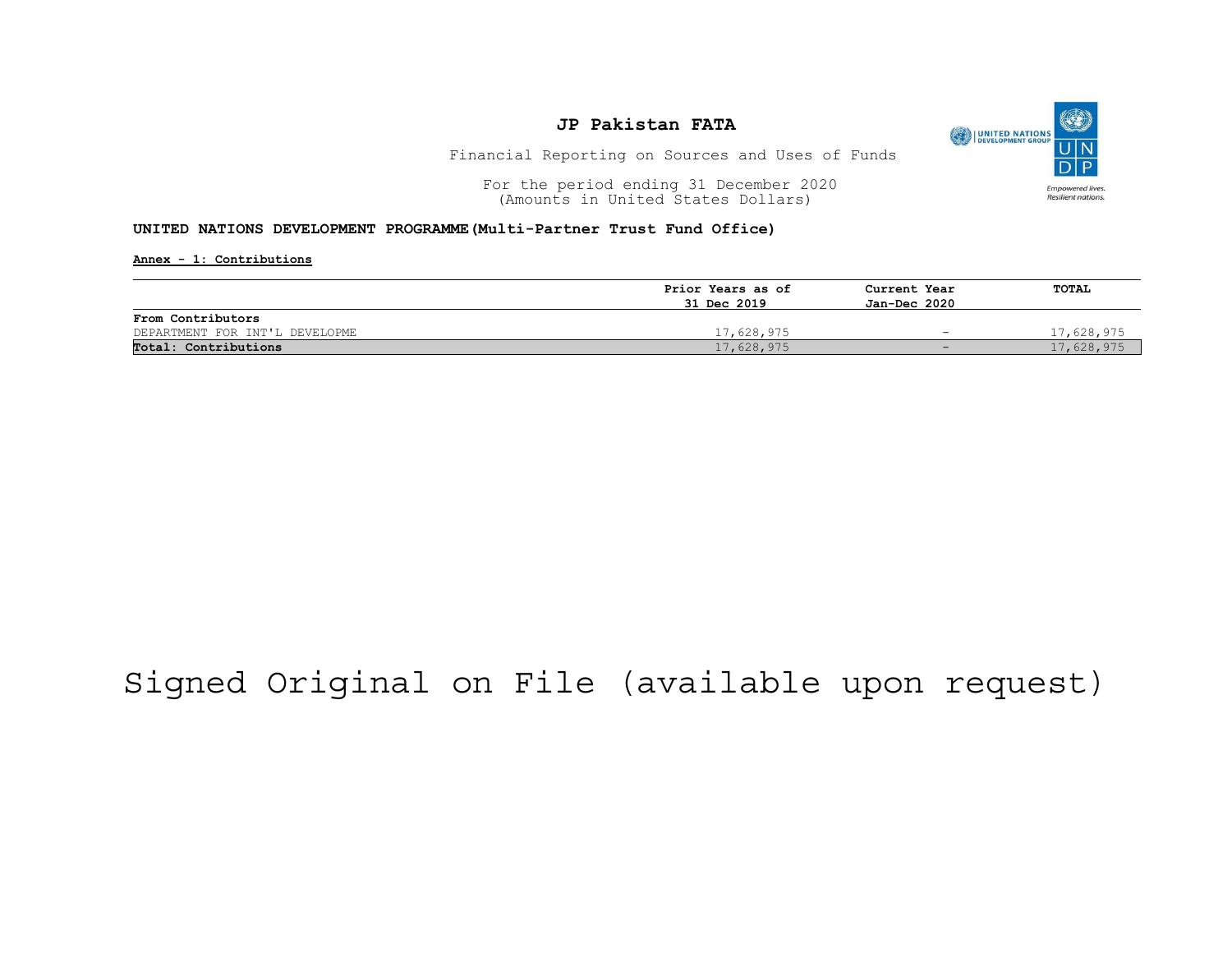

Financial Reporting on Sources and Uses of Funds

For the period ending 31 December 2020<br>
(Amounts in United States Dollars) (amounts in United States Dollars) (Amounts in United States Dollars)

#### UNITED NATIONS DEVELOPMENT PROGRAMME(Multi-Partner Trust Fund Office)

Annex - 2: Transfers

|                                | Prior Years as of | Current Year             | <b>TOTAL</b> |
|--------------------------------|-------------------|--------------------------|--------------|
|                                | 31 Dec 2019       | Jan-Dec 2020             |              |
| To Participating Organizations |                   |                          |              |
| FAO                            | 4,840,882         | $\overline{\phantom{0}}$ | 4,840,882    |
| <b>UNDP</b>                    | 7,775,515         | $\overline{\phantom{a}}$ | 7,775,515    |
| UNICEF                         | 4,840,882         | $\overline{\phantom{0}}$ | 4,840,882    |
| Total Transfers                | 17, 457, 279      |                          | 17,457,279   |

## Signed Original on File (available upon request)